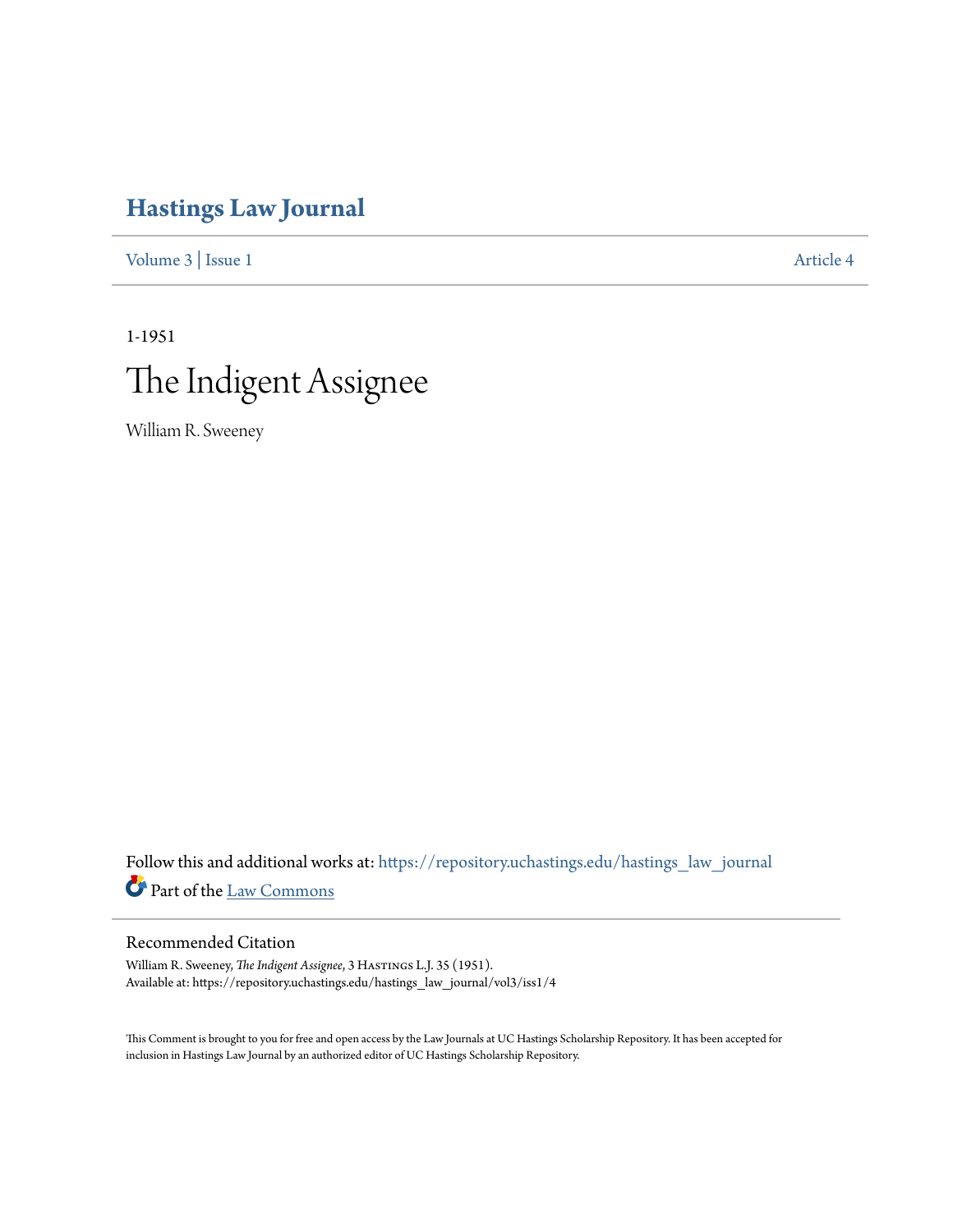### **THE INDIGENT ASSIGNEE**

#### *By* WilLim R. **SWEENEY**

Oft-times a legal oak petrified **by** age and revered by reiteration stands accepted by all as sufficient in itself without the slightest reflection about the roots from which it sprung or the inconsistency between it and its surroundings. In California such a legal landmark is the rule: *The lessee's obligation to pay rent, which arises from the occupancy of premises as a tenant, is not terminated by the assignment of his estate.* To be relieved of further obligation the lessee must, in addition, secure the lessor's consent to the assignment.<sup>1</sup>

The courts and textwriters have accepted this rule as so well settled, that neither of them has considered it necessary to trace the origin or reason from which the rule stems. Nor does an occasion frequently arise which would encourage the court or counsel to seek the reason of the rule in order to guide its application to the facts presented. To be applicable, the rule requires a factual situation in which a lessee (1) is obligated to pay rent only by privity of estate; (2) has assigned his estate without the express or implied consent of the lessor, and; (3) is claiming that the assignment has released him from further obligation.

A brief consideration of the first two necessary components will illustrate the reasons why the requisite pattern of facts so seldom occurs.

If the lessee is bound by privity of contract as well as privity of estate, he remains bound to the lessor by his contractual obligations notwithstanding the lessor's consent to the assignment,<sup>2</sup> and the quoted rule is immaterial to the determination of the case. Since the Statute of Frauds, as adopted in  $California<sub>3</sub><sup>3</sup> requires a lease for more than a single year to be in writing,$ a contractual obligation usually results. In fact, the California courts have uniformly implied a contractual obligation either from the words "reserving a rent," or from the general tenor of the writing required by the Statute of Frauds.' Thus, as a practical matter, a lessee bound only by privity of estate is rare.

Further, the courts are prone to imply the lessor's consent to the assignment; the usual case being the acceptance of rent from the assignee. A striking illustration of the extension of this tendency is the case of *Guarantee*

<sup>&#</sup>x27;Samuels v. Ottinger, 169 Cal. 209, 146 Pac. 638 (1915), quoting Tiffany on "Real Property" and citing Consumers Ice Company v. Bixler, 84 Md. 437, 35 Atl. 1086 (1896), which contains a good statement of the rule.<br>
"See De Hart v. Allen, 26 Cal. 2d 829, 161 P. 2d 453 (1945), and the citation of authority therein.

<sup>&</sup>lt;sup>2</sup>See De Hart v. Allen, 26 Cal. 2d 829, 161 P. 2d 453 (1945), and the citation of authority therein.<br><sup>3</sup>Code Civ. Proc., § 1973.

<sup>&#</sup>x27;Samuels v. Ottinger, *supra,* contains a discussion of typical cases. See, also, Timm v. Brown, 78 Cal App. 2d 609, 178 P. 2d 10 (1947).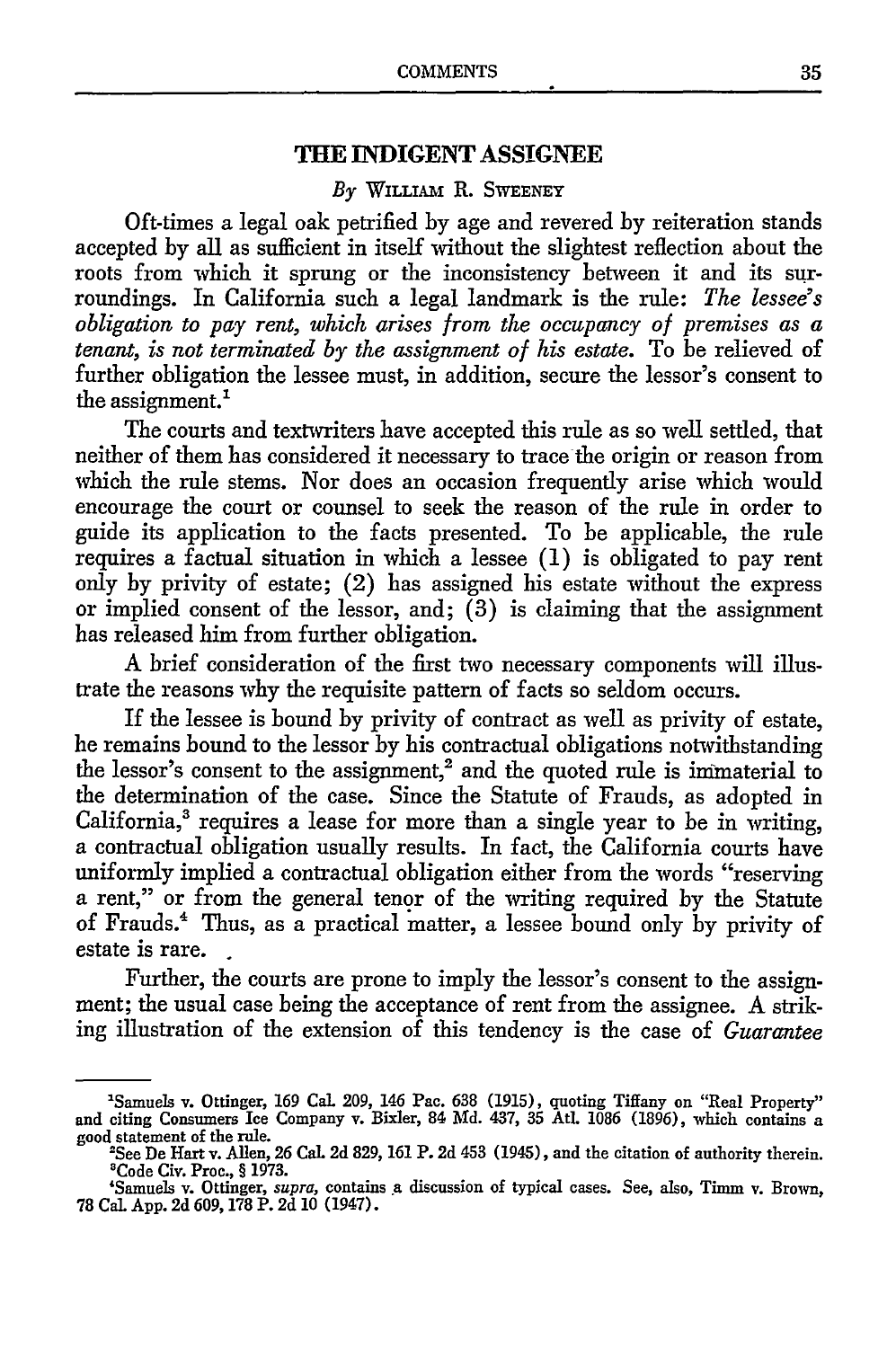*Trust and Savings Bank v. Marsh,'* wherein the court found service by the lessor upon the assignee of the statutory three-day notice to pay rent or surrender<sup>6</sup> constituted recognition of the assignees as tenants. Thus, the propensity of the courts to imply a contractual obligation and to find consent to the assignment prevents a sharp contest which would encourage discussion of the reason and justice of the rule stated *supra.*

Before dismissing as unimportant the rule being considered in this discussion a comparison with the rule applicable to a similar situation should be made. The situation referred to is that of an assignee who does not assume the contractual obligation of his lessee-assignor.

The relationship between a lessor and a lessee bound only by privity of estate, and that between a lessor and an assignee who does not assume a contractual obligation is identical. The obligations of both the lessee and his assignee spring from privity of estate and differ only in that one preceded the other in point of time. This identity would seem to require that a uniform rule be applicable to both relationships. But such is not the case!

In contrast to the lessee, the assignee may relieve himself from further liability to pay rent by assignment alone; in fact, the California courts have held him to be released by abandoning possession without assignment.<sup>7</sup>

The light of judicial opinion does not shine upon the reason which begot the inconsistency between these two rules applicable to persons whose relationship to a lessor is identical. But if the cases fail to disclose the reason, they serve to illustrate the effects of the rule-effects as contradictory as the rules themselves.

Under these rules the lessee remains bound notwithstanding the assignment until the lessor consents to accept a substitute; whereas, the assignee may free himself without consent, and without regard to the irresponsibility of his assignee. Thus, while the lessee guarantees the assignee's performance until the lessor accepts him, the assignee can with impunity pay an indigent beggar to accept his estate and its attendant burdens.

But why, it may be asked, should the hue and cry of injustice be raised now when in 1860 Chief Justice Field in *Johnson v. Sherman'* foisted upon the California law a rule which has since become well settled? The reason is that upon critical reexamination of the problem, the attitude which

<sup>&#</sup>x27;40 Cal. **App. 292, 180** Pac. **622 (1919).** <sup>6</sup>

Code Civ. Proc., **§ 1161.**

**<sup>&#</sup>x27;4** So. Cal. L. Rev. 343, at **350,** wherein the authorities are discussed, and subjected to proper criticism. Hence, this aspect of the problem need not be considered here.

**<sup>&#</sup>x27;15** Cal **287 (1860),** the leading case. Affirmed: Dengler v. Michelson, **76** Cal. **125, 18** Pac. **138 (1888),** and followed thereafter.